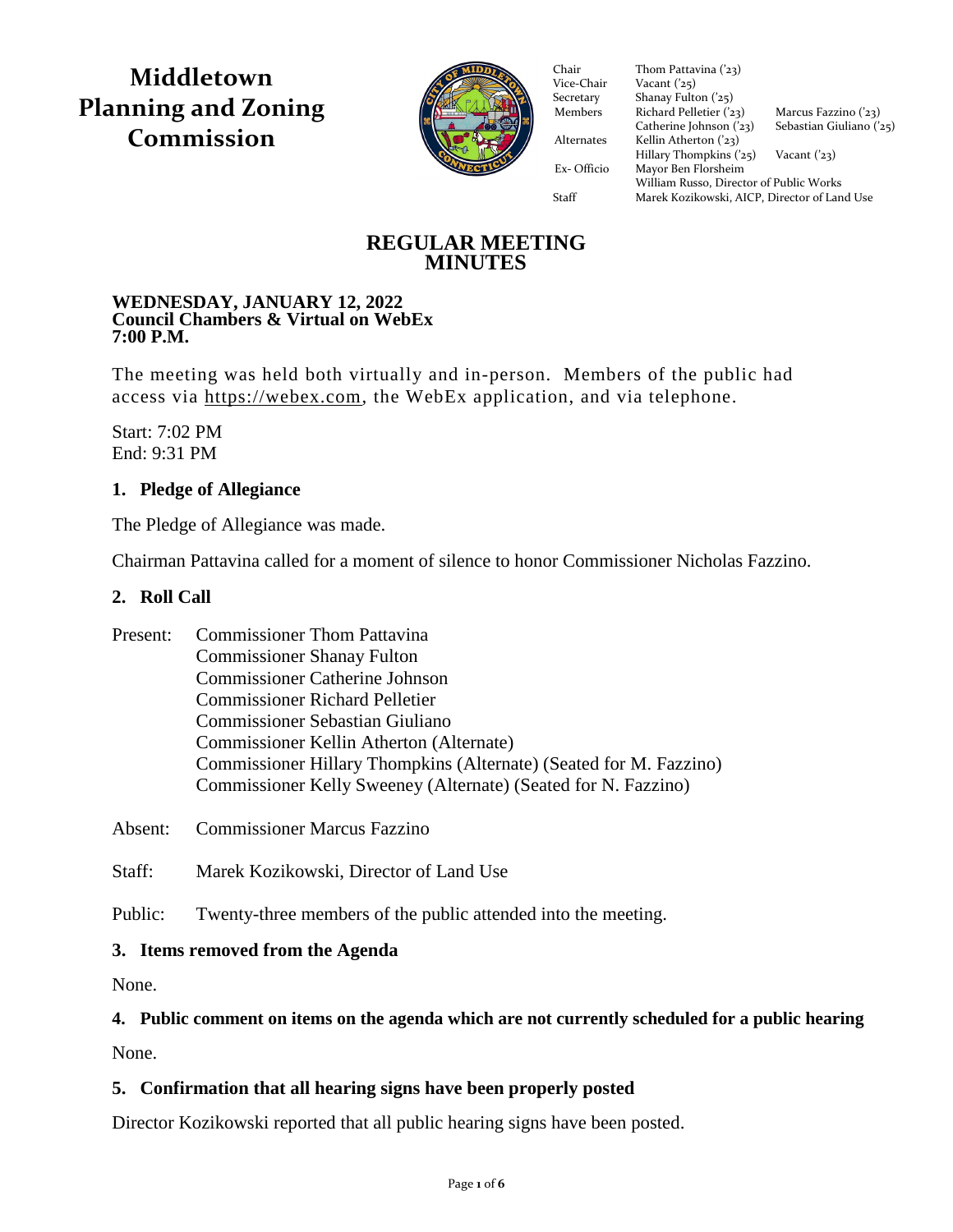#### **6. Public Hearings**

6.1. Special exception for a new farm winery located at 519 Miner Street in the R-30 Zone/ Applicant Agent, Joseph Defrancesco, Fallsbrook Farm, LLC [SE2021-12](https://middletownct.box.com/s/stk121rel15cyuw24lgvdq7fetw040qw)

Joseph Defrancesco, owner and Arnie Schloemann, partner presented the application. They propose opening a farm winer on the property. The winery would be open seven days a week, and offer a tasting room, and room for small parties. Manufacturing will occur in the existing barn. A minimum of 2 acres of the property that will be used for growing grapes. A parking lot, and patio will be constructed on site.

Kate Domkowski, 585 Miner Street, spoke in opposition of the proposal.

Valerio Giadone, 100 Sachem Drive, spoke in opposition of the proposal.

Robert Halligan, 98 Sachem Drive, spoke in opposition of the proposal.

Stephen Godshall 81 Sachem Drive, spoke in opposition of the proposal.

Joseph Martocci, 61 Sachem Drive, spoke in opposition of the proposal.

Stephen Devoto, 476 Country Club Road, spoke in favor of the proposal.

Commissioner Thompkins inquired about the weddings which was represented to allow for up to 150 people and noted that there was no traffic assessment submitted.

Commission Giuliano inquired if all the wine will be produced from grapes grown in the state. Mr. Defrancesco stated that according to state law, that 25% of the wine produced must be from grapes grown in the state and up to 75% of the grapes used can be imported from out of state. Commissioner Giuliano also pointed out that the Health Department has not approved the plan.

Commissioner Atherton suggested that significant amount of revisions will be needed plan and expressed concerns about traffic on Miner Street. Further he inquired about the sales of food at the property and wanted more details in the business plan.

Commissioner Fulton inquired if it was a year round winery and Mr. Defrancesco stated that there will be limited occupancy in the off season months.

Commissioner Johnson inquired about how many wedding, small events and banquets will be held.

Commissioner Sweeney inquired on how long it takes to grow grapes for production.

Motion to continue the public hearing Moved by Giuliano, seconded by Fulton Voting in favor: Pattavina, Fulton, Pelletier, Johnson, Giuliano, Sweeney Voting against: Thompkins Passed 6-1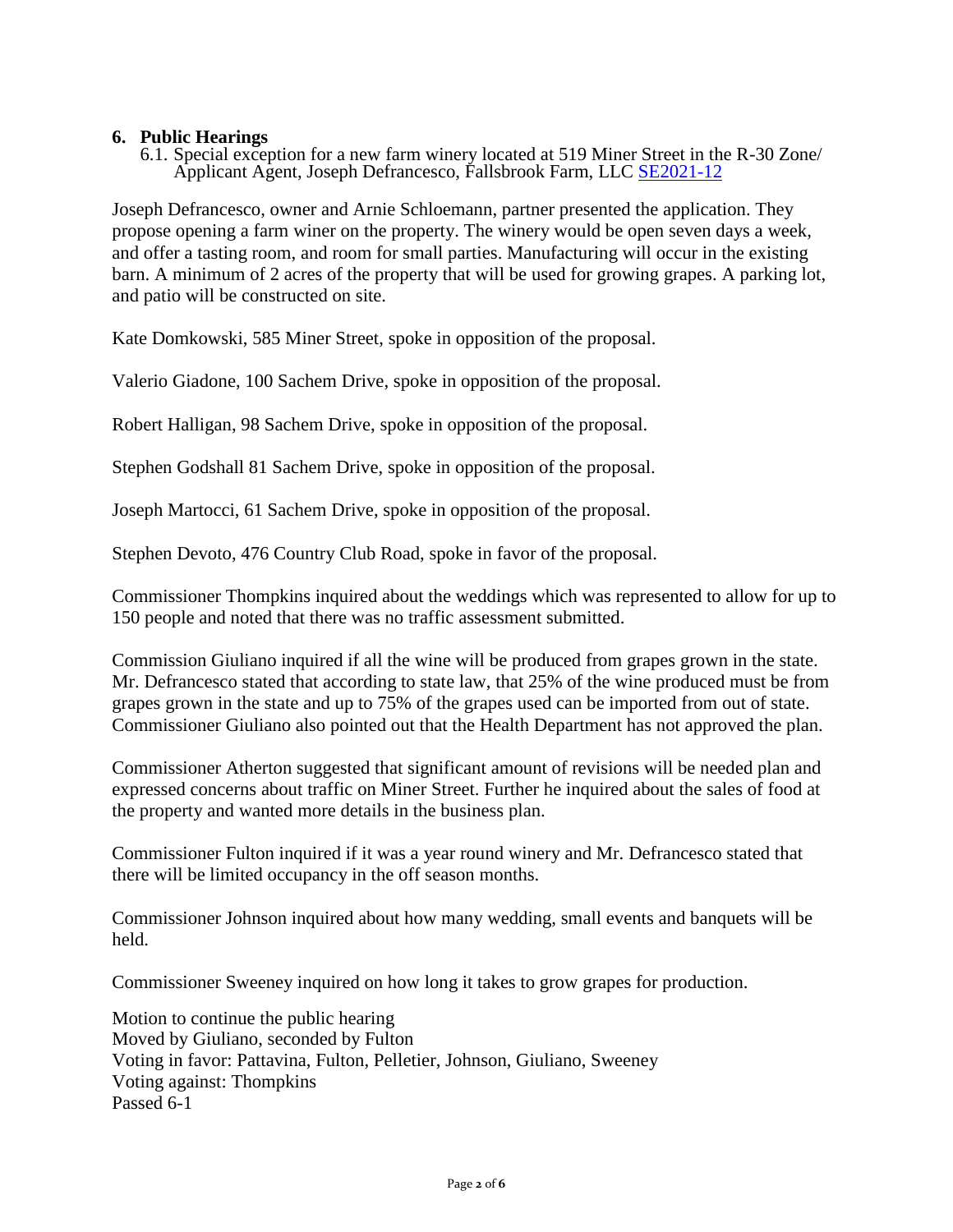#### **6.2. Subdivision to create 18 lots, open space, and a road currently known as Military Road. Applicant/agent The Middletown Housing Partnership Trust, Inc./David E. Rosenberg, Esq. S2021-4**

Attorney David Rosenberg, Esq. presented the application noting that the purpose of the subdivision is to dissolve the corporation that owns the land and deed the properties to the owners of the 18 houses that already exist. The 1.5 acre vacant parcel will be donated to the city as open space. He further noted that he is requesting the following waivers: Street Trees (5.18.09), Street Design Standards (5.19.04) for minimum right of way, minimum pavement width, Road Pavement (5.19.04.04), Cul-de-sac length (5.19.06), Sidewalks (5.19.07). He further addressed staff comments regarding a drainage easement on the property.

Commission Giuliano suggested that the proposal offers a cleaner way for the homeowners to own the property and inquired as long as the process is followed properly, there is no concern for the Commission.

Director Kozikowski noted the importance of a drainage easement for a right to drain across one property on the properties on the east side of military road where there is an existing swale. He also noted that there is a drainage outlet in the proposed open space and it is unclear where water that outlets through the pipe comes from.

Commissioner Thompkins inquired about the 18 homes on the land.

Commissioner Pelletier suggested that the corporation establish the drainage easement before the land is conveyed to the home owners.

Motion to close the public hearing Moved by Giuliano, seconded by Johnson Voting in favor: Pattavina, Fulton, Pelletier, Johnson, Giuliano, Thompkins, Sweeney Passed 7-0

Motion to approve the re-subdivision Moved by Giuliano, seconded by Thompkins

Motion to accept the waiver of the street tree requirement Moved by Johnson, seconded by Fulton

Commissioner Johnson spoke against a waiver of the street tree requirements. Director Kozikowski inquired if denying the street tree waiver, would the city be required to plant the tree.

Motion to re-open the public hearing Moved by Pelletier, seconded by Fulton Voting in favor: Pattavina, Fulton, Pelletier, Johnson, Giuliano, Thompkins, Sweeney Voting against: Thompkins Passed 6-1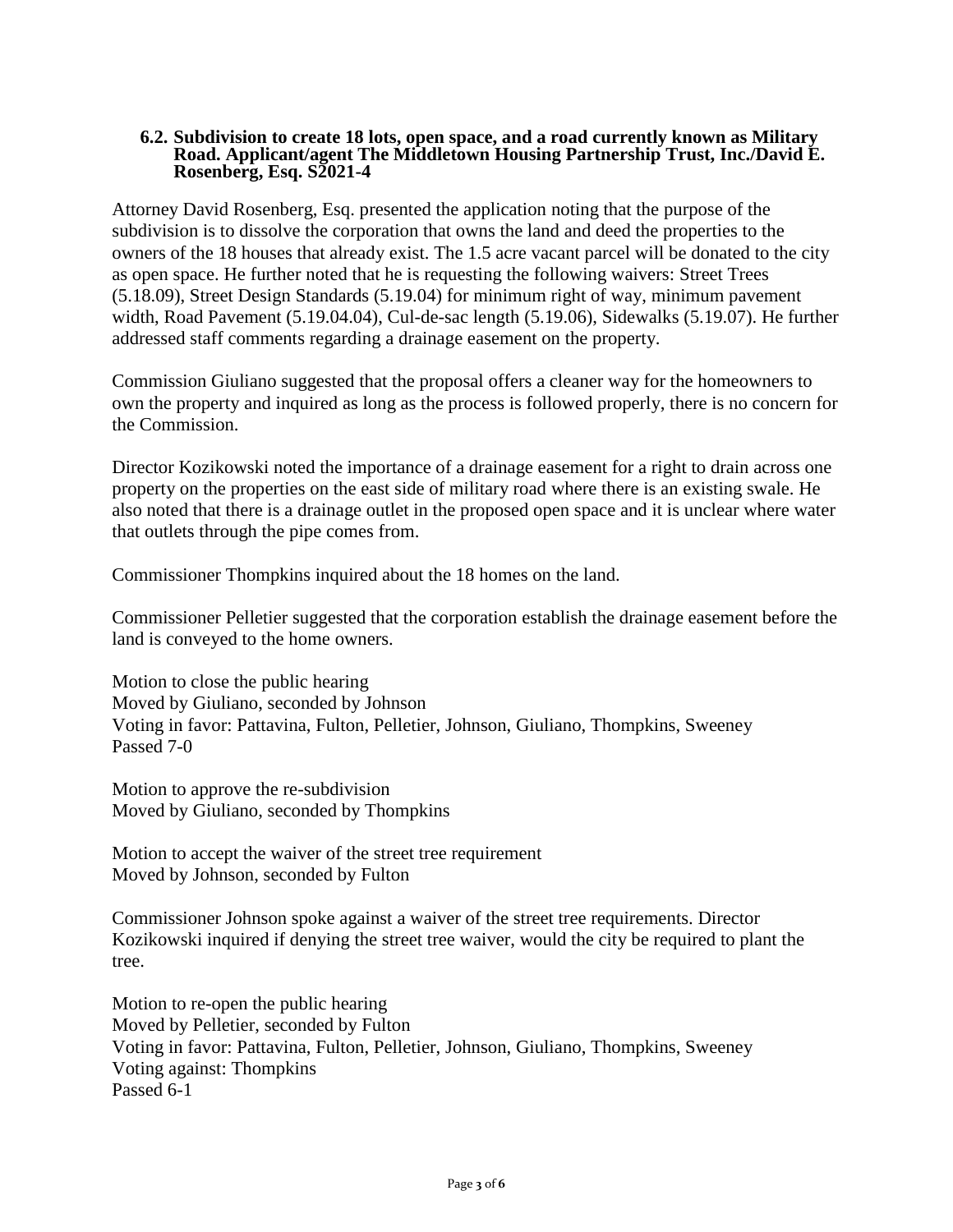Attorney Rosenberg confirmed that it would be the responsibility of the City to plan the street trees because the road was already accepted by the city.

Motion to close the public hearing Moved by Giuliano, seconded by Pelletier Voting in favor: Pattavina, Fulton, Pelletier, Johnson, Giuliano, Thompkins, Sweeney Passed 7-0

The original motions to approve were withdrawn.

Motion to approve the subdivision with all the waivers. Moved by Giuliano, seconded by Thompkins Voting in favor: Pattavina, Fulton, Pelletier, Johnson, Giuliano, Thompkins, Sweeney Passed 7-0

The approved waivers include: Street Trees (5.18.09), Street Design Standards (5.19.04) for minimum right of way, minimum pavement width, Road Pavement (5.19.04.04), Cul-de-sac length (5.19.06), Sidewalks (5.19.07).

# **6.3. Re-subdivision to create 3 lots from a 1.26 ac property located at 1408 Randolph Road. Applicant/agent Coccomo II, LLC. S2021-5**

David Carson, OCC presented the proposal which includes creating three lots and the existing house will remain on one of the lots. Another lot will be accessed from Jack English Drive and the remaining lot will used the existing driveway on Randolph Road. He has been working with Public Works and Water and Sewer Departments on the utility designs.

Commissioner Johnson inquired about the abandonment of the easement and the driveway on Randolph Road.

Commissioner Giuliano discussed the land ownership and the original subdivision of the property.

Motion to close the public hearing Moved by Giuliano, seconded by Johnson Voting in favor: Pattavina, Fulton, Pelletier, Johnson, Giuliano, Thompkins, Sweeney Passed 7-0

Motion to approve the re-subdivision Moved by Giuliano, seconded by Sweeney Voting in favor: Pattavina, Fulton, Pelletier, Johnson, Giuliano, Thompkins, Sweeney Passed 7-0

# **7. Old Business**

None.

# **8. New Business**

8.1. Request for an affirmative GS 8-24 report for the acquisition of property on Atkins Street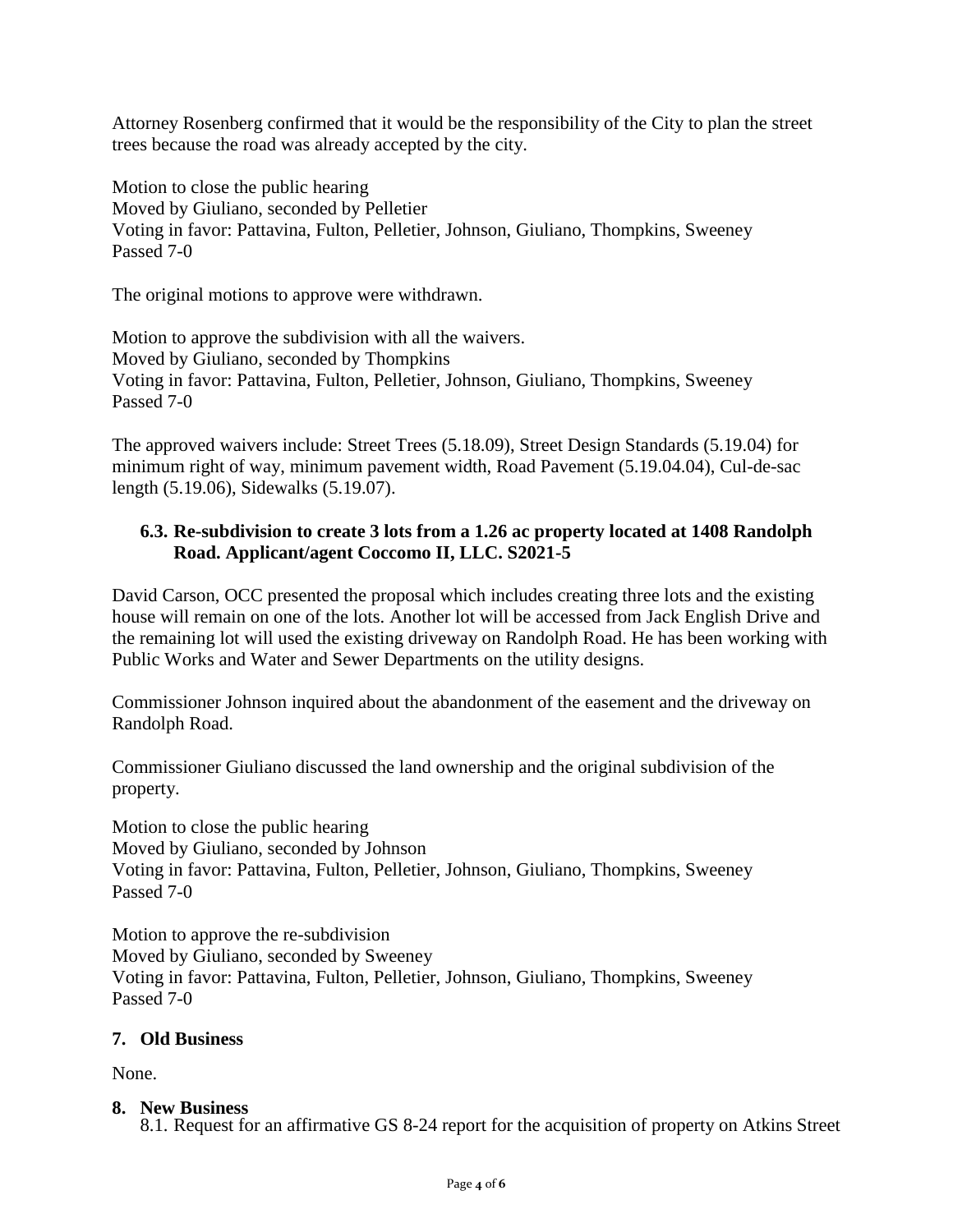for open space and passive recreation. Applicant/agent City of Middletown/Land Use Dept. GS 8-24 2022-1

Director Kozikowski presented the proposal describing the two parcels being on the east side of Atkins Street and adjacent to a 45 acre open space parcel that is already owned by the City. He further detailed the ranking process of the Commission on Conservation and Agriculture for choosing property for open space acquisition and noted the property ranked very high because it is a good size, abuts other open space property, has paved paths for passive recreation and offers scenic views of the landscape.

Motion to grant an affirmative GS 8-24 report Moved by Pelletier, seconded by Fulton Voting in favor: Pattavina, Fulton, Pelletier, Johnson, Giuliano, Thompkins, Sweeney Passed 7-0

#### **9. Public comment on topics which are not or have not been subject of a public hearing**

None.

#### **10. Minutes, Staff Reports, and Commission Affairs 10.1. Minutes of the December 8, 2021 regular meeting**

Motion to approve the minutes with corrections

Moved by Giuliano, seconded by Johnson

Voting in favor: Pattavina, Fulton, Pelletier, Johnson, Giuliano, Thompkins, Sweeney Abstained: Pelletier

Passed 6-0-1

# **10.2. RiverCOG Report**

Commissioner Atherton reported that there was no RiverCog meeting since the last meeting. He noted that a public meeting for the Regional Housing Plan was scheduled for January 24<sup>th</sup>.

#### **10.3. Staff Reports**

Director Kozikowski reported on administration, staffing, development, riverfront master planning, regional housing planning, and updates on activity of the Zoning Board of Appeals, Commission on Conservation and Agriculture, the Inland Wetlands and Watercourses Agency, and the Urban Forestry Commission.

#### **10.4. Commission Affairs**

The Commission discussed the format of future meetings and decided to continue having hybrid meetings by general consensus.

Commissioner shared kind word for Commissioner Nicholas Fazzino that passed away on January 1<sup>st</sup>.

#### **11. Adjournment**